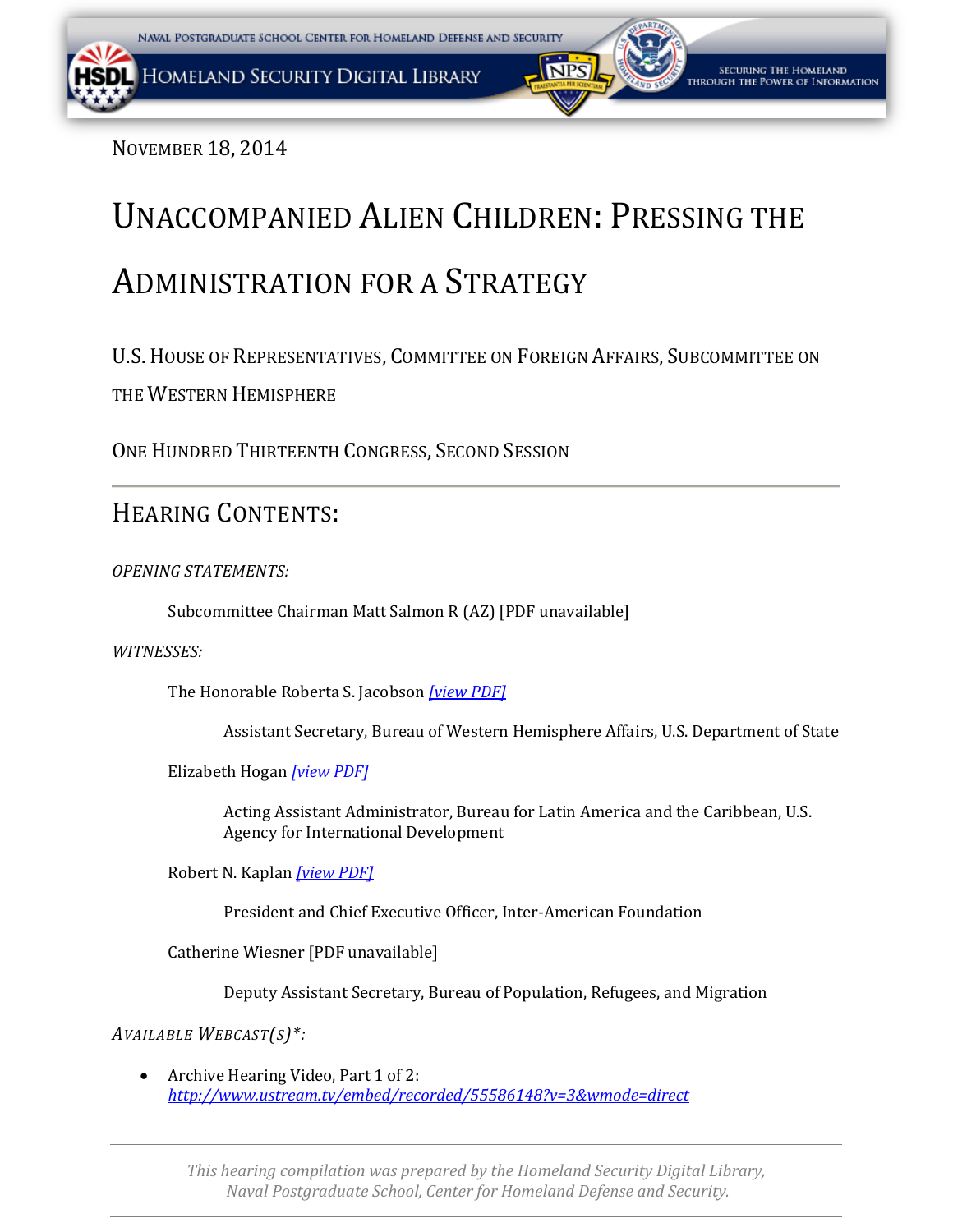- Archive Hearing Video, Part 2 of 2: *<http://www.ustream.tv/embed/recorded/55586734?v=3&wmode=direct>*
- Chairman Salmon's Opening Statement: *<http://www.youtube.com/embed/gahKqZggHMY>*
- Chairman Salmon Questions Witnesses: *<http://www.youtube.com/embed/2OFZy1ktvlo>*

#### *COMPILED FROM:*

• *[http://foreignaffairs.house.gov/hearing/subcommittee-hearing-unaccompanied-alien](http://foreignaffairs.house.gov/hearing/subcommittee-hearing-unaccompanied-alien-children-pressing-administration-strategy)[children-pressing-administration-strategy](http://foreignaffairs.house.gov/hearing/subcommittee-hearing-unaccompanied-alien-children-pressing-administration-strategy)*

*\* Please note: Any external links included in this compilation were functional at its creation but are not maintained thereafter.*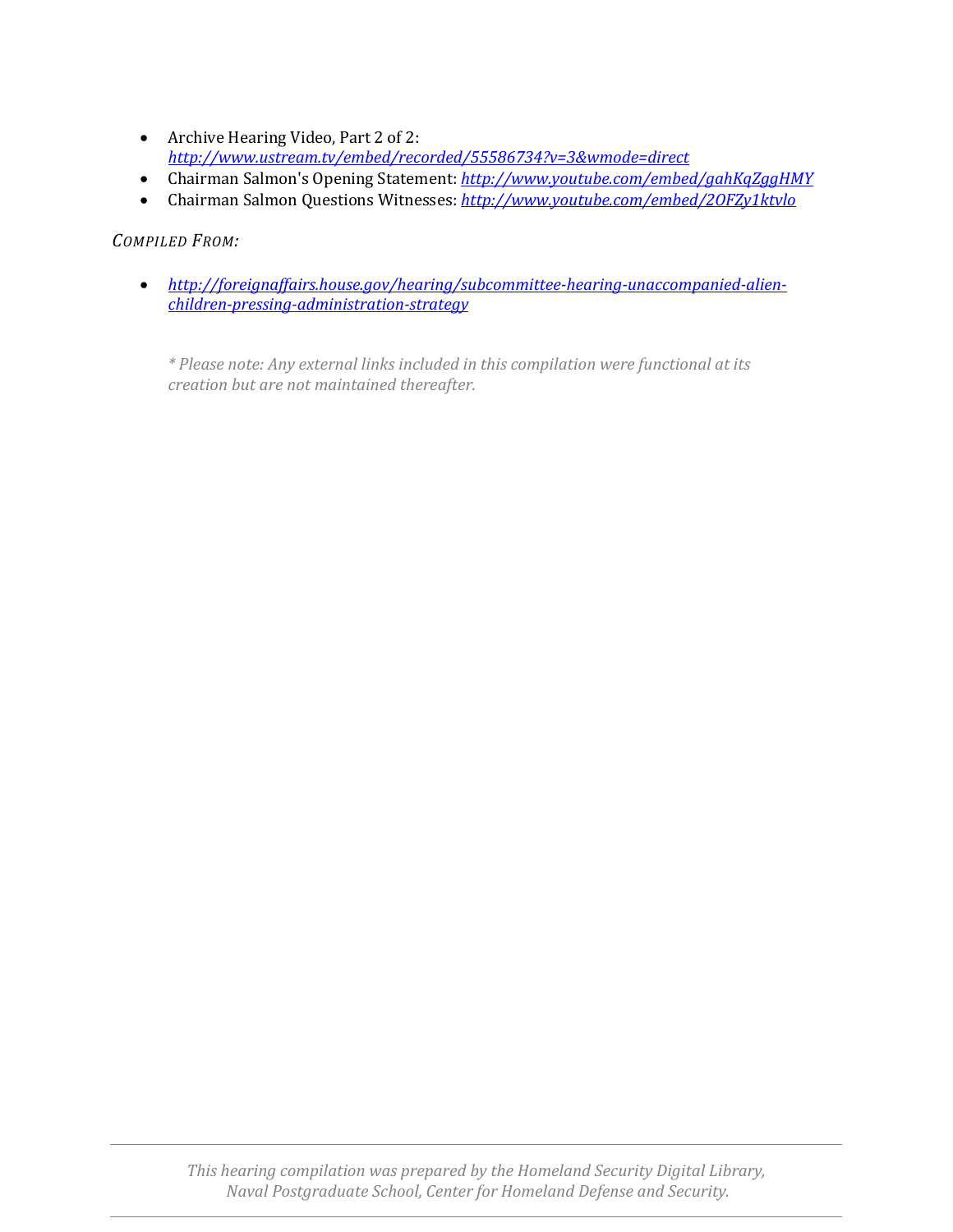### <span id="page-2-0"></span>"UNACCOMPANIED ALIEN CHILDREN: PRESSING THE ADMINISTRATION FOR A STRATEGY"

# TESTIMONY OF ROBERTA S. JACOBSON ASSISTANT SECRETARY OF STATE BUREAU OF WESTERN HEMISPHERE AFFAIRS U.S. DEPARTMENT OF STATE BEFORE THE SUBCOMMITTEE ON WESTERN HEMISPHERE AFFAIRS UNITED STATES HOUSE OF REPRESENTATIVES NOVEMBER 18, 2014

Mr. Chairman, Ranking Member Sires, and Members of the Committee:

Thank you for the opportunity to testify on the United States strategy for engagement with Central America. I know many of you have been personally involved on this issue. The Administration welcomes the support and interest of this committee in our efforts to develop a humane and effective response to these migrants – unaccompanied children and families – arriving at our southwest border. Although we are encouraged that the numbers have decreased since July, we remain vigilant in our efforts to protect these children and address the underlying factors of violence and poverty in their countries of origin that are pushing them north.

More than sixty-five thousand unaccompanied children have left their homes to make the dangerous journey to the United States this year. From a foreign policy perspective, this migration is a warning sign that the serious and longstanding challenges in Central America are worsening. The course of action is clear. We must adequately address the underlying factors compelling so many to undertake this dangerous journey or be prepared for what is likely to be an ongoing cyclical phenomenon - with significant cost to the United States.

A stable, prosperous, and well-governed Central America is an important national security interest of the United States. Just last week, the Inter-American Development Bank hosted a conference on "Investing in Central America" where Vice President Biden and the Presidents from El Salvador, Guatemala, and Honduras spoke about opportunities and challenges for growth and better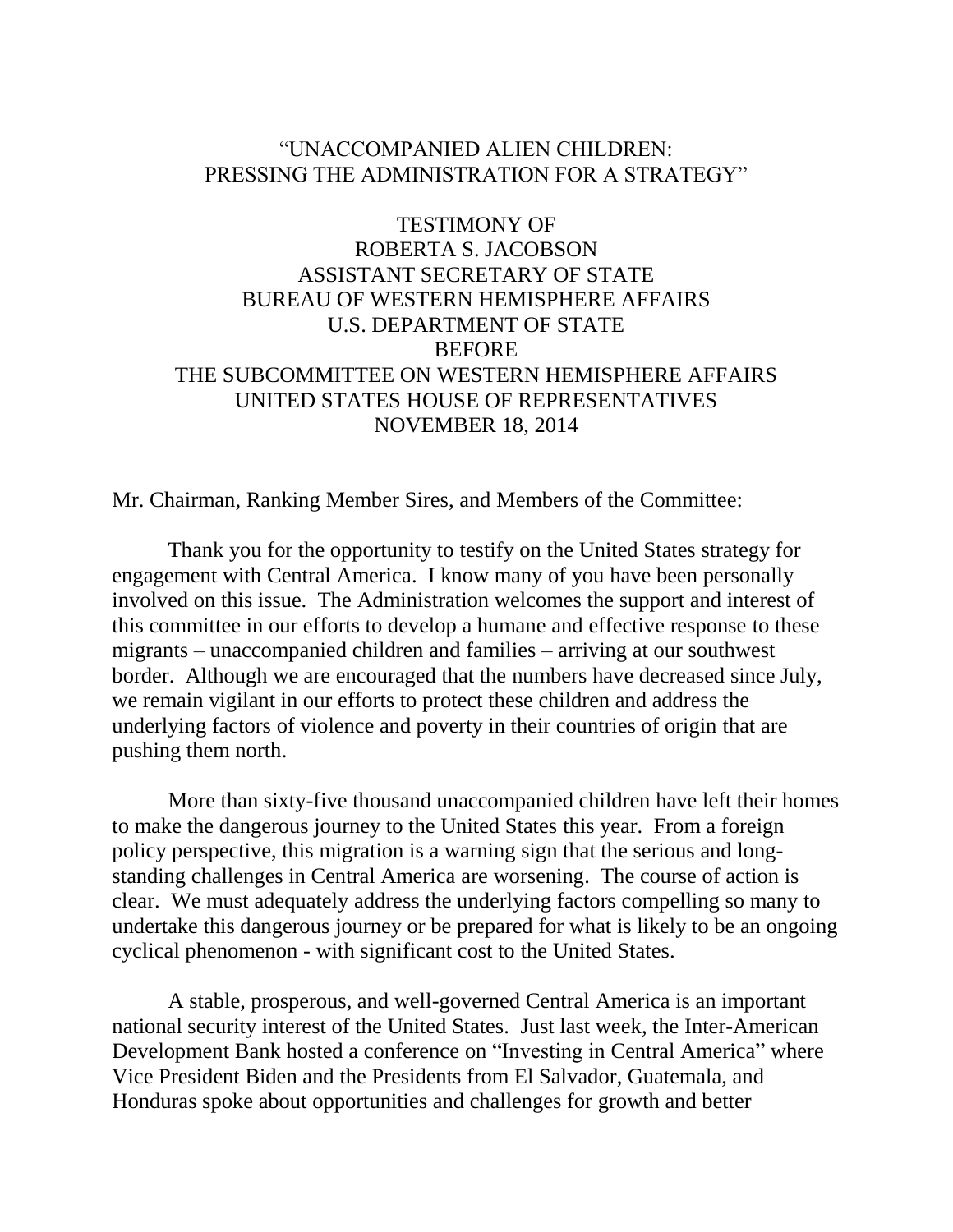governance in Central America. We appreciate the IDB's role in bringing stakeholders together and offering to provide follow-up technical meetings.

Fortunately, we believe the essential condition for finding solutions is present: political will in the region. Central American leaders recognize the scope of the challenges they face at home and have begun to act. At the IDB conference, the presidents of El Salvador, Guatemala, and Honduras publicly presented an unprecedented, coordinated plan – the Alliance for Prosperity in the Northern Triangle. Their plan includes a clear-eyed assessment of the region's challenges, well-considered lines of action to resolve them, and specific priorities that they themselves will pursue. The plan addresses the underlying factors of migration and promotes a region of opportunity for all of its citizens, especially young people. The presidents' message at the conference was simple: the region's leaders know they have serious challenges and are prepared to make the tough choices to address them, but they need our assistance.

Their agreement to a joint plan is, in and of itself, an important demonstration of this political will, which we must now harness to cultivate, and where appropriate, expand the effective developmental and security partnerships that are in the U.S. national interest.

Without significant progress in Central America, the region will continue to face extreme violence, severe economic inequality and social exclusion, and widespread corruption and poverty, compelling many Central Americans to flee their homes each year. Others will embark on this journey to reunify with relatives and family members who are already residing in the United States or to enjoy higher quality of life in the United States. A secure, democratic, and prosperous Central American region will be a stronger partner for the United States and will provide an environment in which all of its citizens, including youth, find opportunities to build their lives at home.

Over the course of the past 18 months, the U.S. government has taken a hard look at both our approach and our investments. We determined that while security is still paramount, in order to succeed, we needed to broaden our vision. Consequently, we developed an interagency strategy that can support much of what the leaders of Central America put forward in their own coordinated plan. The U.S. Strategy for Engagement with Central America both aligns with and supports the objectives of the Alliance for Prosperity plan.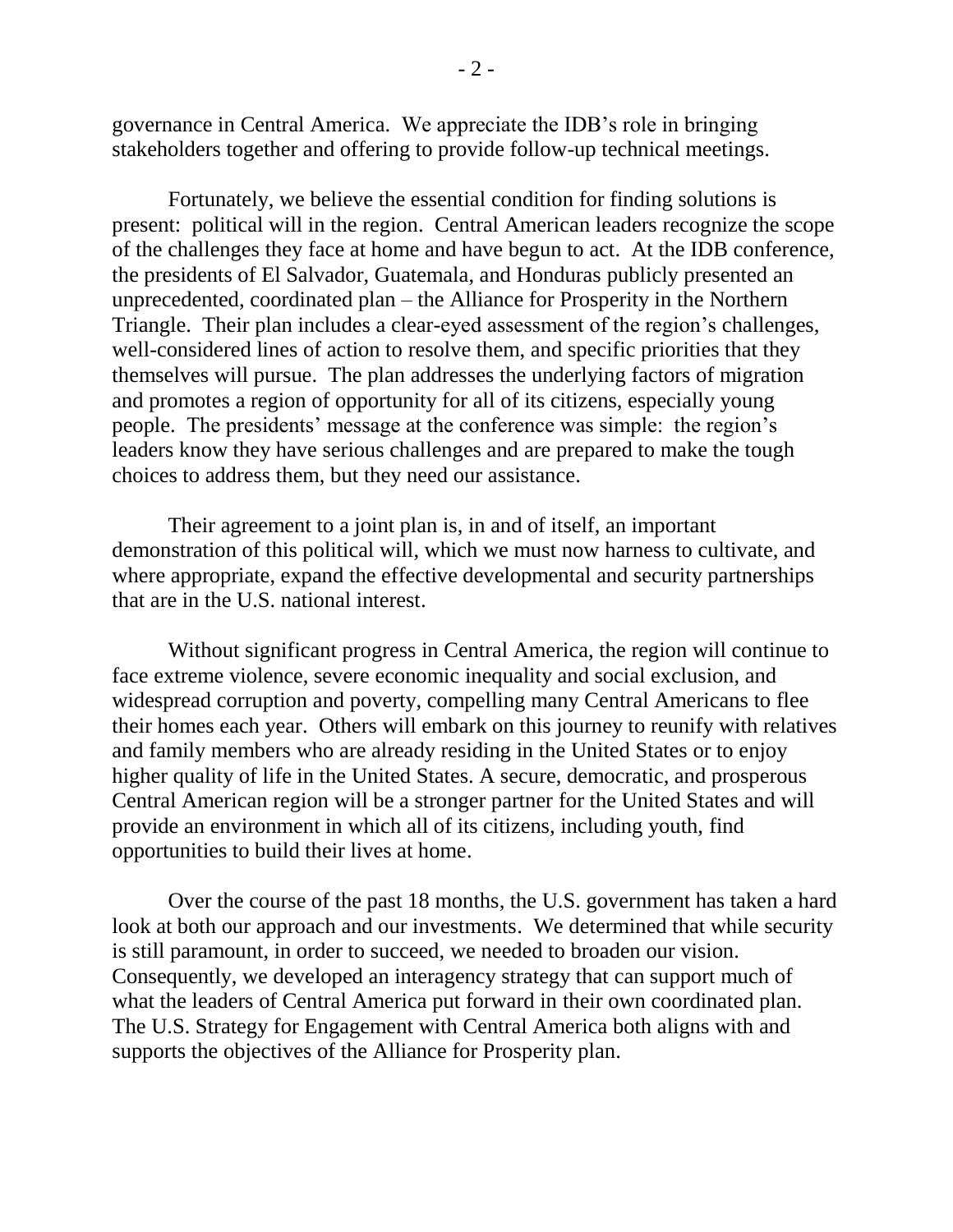To achieve this vision, U.S. engagement with Central America must balance three objectives – prosperity, governance, and security. These goals are interrelated and interdependent.

Our **prosperity** agenda fosters integration of a regional market of 43 million people so that local businesses can become more competitive and the region can be more attractive to international investors. **Economic growth should reach everyone, not just the well-connected few**. Our efforts will promote better education and vocational training for all citizens including women and vulnerable ethnic groups, and create business environments that are friendly to entrepreneurs, and provide alternatives to the illicit activities that contribute to insecurity and undermine effective governance.

Our **governance** agenda recognizes that **economic growth is only sustainable when the rule of law and democratic institutions flourish, corruption and impunity is reduced, fundamental freedoms are respected, and civil society and the media can play their rightful roles**. In many Central American countries, citizens, businesses and governments face corruption, transnational crime, and political cronyism. In such an environment, governments often fail to provide the most basic services and protections. We know that the sustainability of U.S. efforts will be magnified if we focus on government effectiveness and accountability, and leverage our investments to demand honest leadership and a verifiable commitment to the rule of law from our partners in the region.

Without a doubt, **the security agenda will remain a core priority**. If we do not collectively and effectively address insecurity now – from neighborhood streets to transnational criminal networks in El Salvador, Guatemala, and Honduras, the payoff from our other important investments will not bear fruit in the longer term.

Let me be clear. We are still a long way from achieving our core goals of sustained prosperity, good governance, and security in Central America. There is no greater indication of this fact than what we all witnessed this past summer: the willingness of tens of thousands of children to abandon their homes and travel up the isthmus and through Mexico to the United States – at substantial cost and amid the ever-present risk of rape, abuse, and death – to flee the dire conditions many face in their home communities.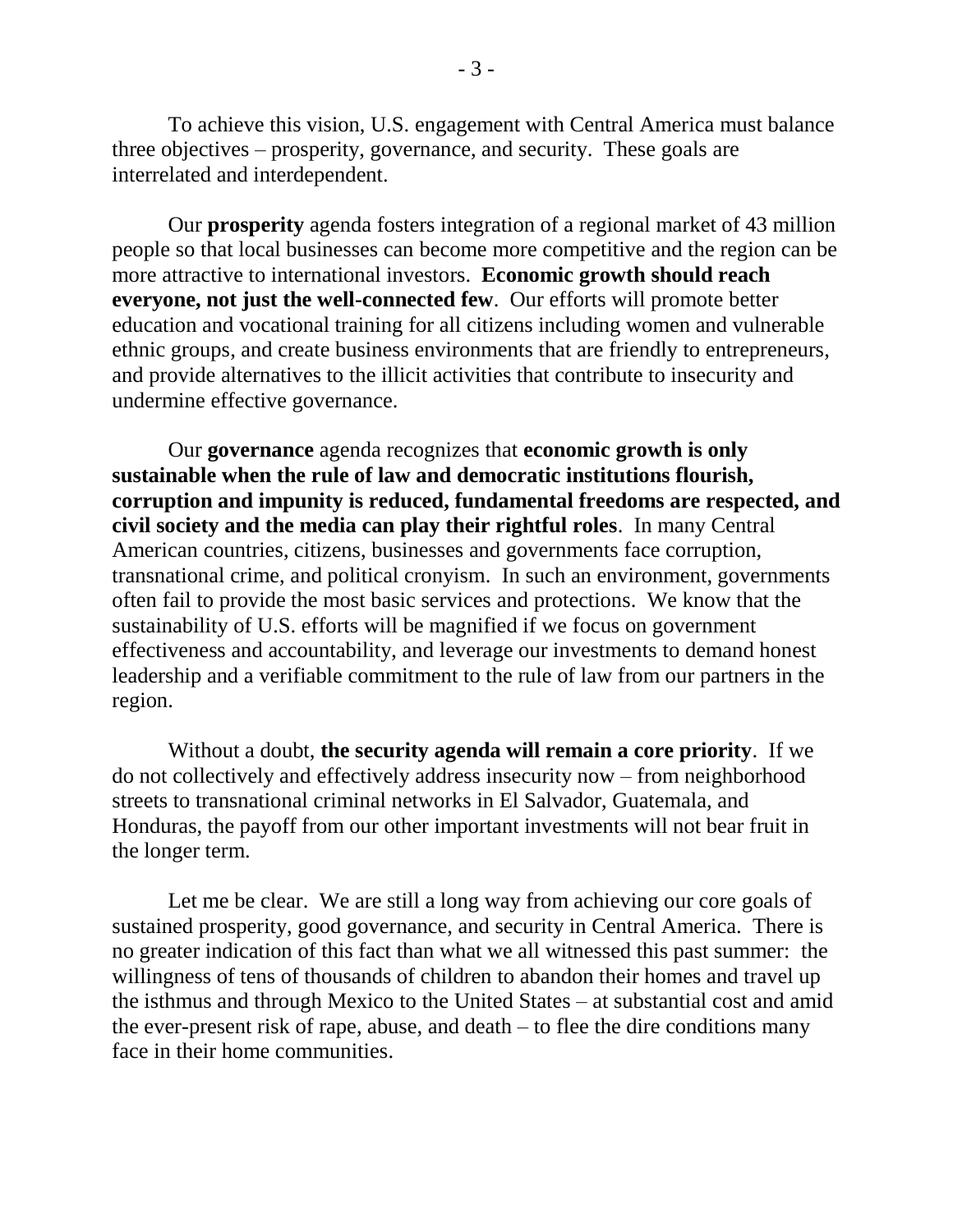Mr. Chairman, I can report that over the past few months, in partnership with Central American governments, we have achieved several important successes. Our coordinated public messaging campaigns informed families about the dangers of a migrant's journey effectively and countered false messages peddled by migrant smugglers. Increased focus on smuggling networks in Honduras and Guatemala by host country law enforcement, including U.S. trained and vetted teams, has led to arrests of smugglers and the rescue of over 235 children. El Salvador, Guatemala, and Honduras are all regularly receiving repatriation flights. The Government of Mexico has also been a vital partner.

While historical migration trends typically show a decrease in the number of migrants crossing the U.S. southern border during the hot summer months and in the fall, we believe that unprecedented efforts on the part of the Administration and our partners in Central America and Mexico bore meaningful results. The number of unaccompanied children apprehended at the U.S.-Mexico border decreased from 10,628 in June to 2,514 in October – levels last seen in January 2013.

As interdiction and enforcement efforts ramp up, we remain conscious of the need to provide protection for children and other vulnerable migrants who need it—and this too is a central component of our efforts.

Our colleagues in the State Department's Bureau of Population, Refugees and Migration – or PRM – are working with international organizations, like the Office of the United Nations High Commissioner for Refugees (UNHCR), to strengthen asylum systems in the region and find ways to protect children who are threatened or displaced in their own countries so they are not forced to flee. They support the International Organization for Migration (IOM) to help the region's governments manage migration and enforce border security in a humane way. At the direction of the White House, PRM has also worked with the Department of Homeland Security, US Citizenship and Immigration Service (USCIS) to develop a new program that was announced by Vice President Biden in his remarks last week at the Inter-American Development Bank. This new program will allow parents lawfully present in the United States to petition for their children in El Salvador, Guatemala, and Honduras to come to the United States as refugees. Those children not eligible for refugee status will be considered on a case-by-case basis for humanitarian parole. Our aim is to offer a safe, legal, and orderly alternative to a child making the dangerous journey alone to the US border.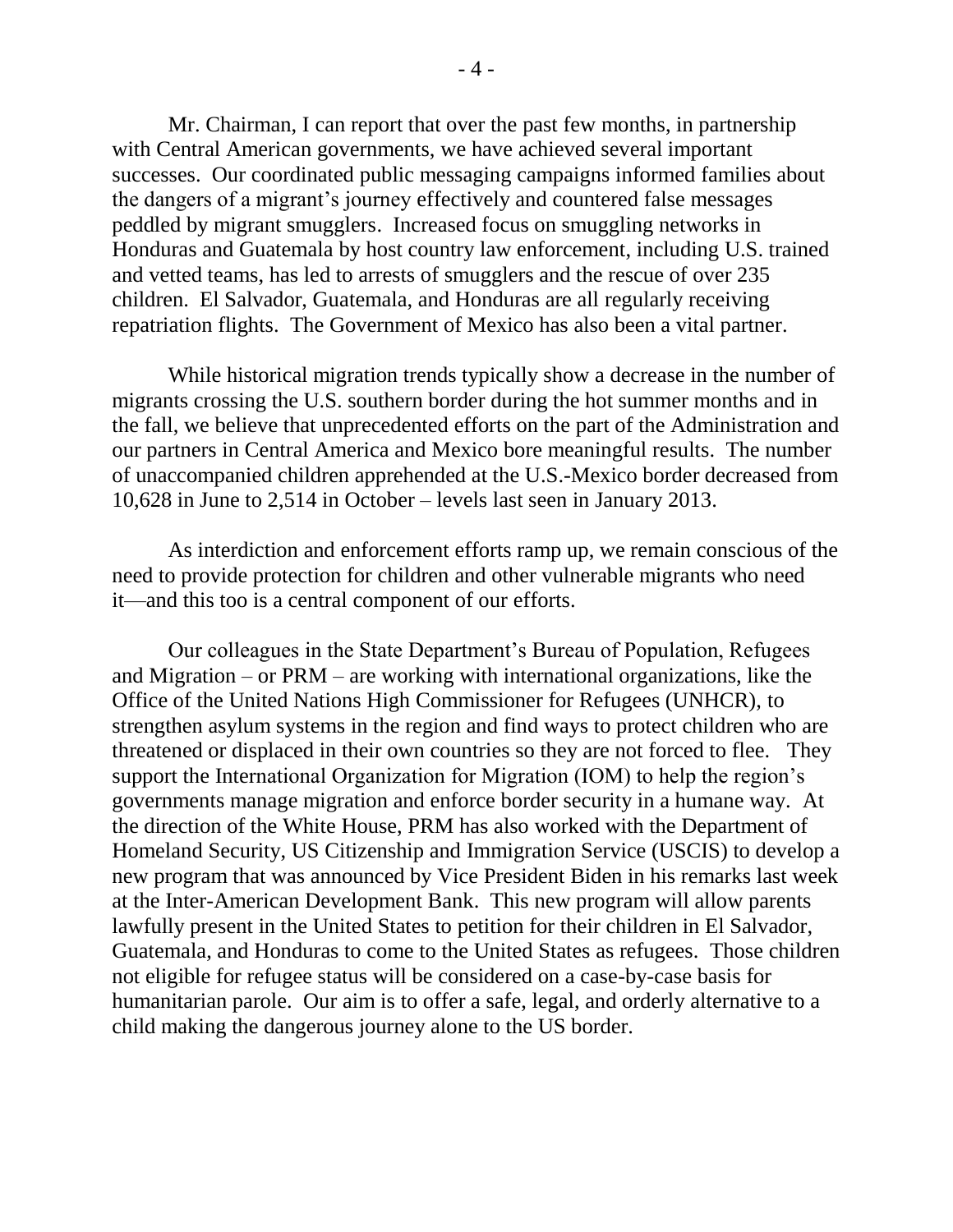However, any progress cannot be sustained without an increased and reengaged U.S. commitment to our long-term strategy in Central America. We assess that it could take \$5 billion over 5 years to fully implement this strategy. It is our intent to work with our regional partners who are going to put their own money and expertise into the effort, coordinate more effectively with international financial institutions, and promote private sector leadership in their efforts on this issue. Our own contributions will leverage these efforts and demonstrate American leadership and commitment to the region.

Despite serious and complex challenges, there is reason to be optimistic about Central America's future. As I mentioned, I believe the three leaders of the Northern Triangle countries of El Salvador, Guatemala, and Honduras are prepared to make hard decisions and to invest their own national budgets. Leaders in Panama and Costa Rica are demonstrating how the region can modernize and integrate to achieve better economic outcomes. Now is the time for a new U.S. approach to Central America that harnesses the region's political will for change and advances a strategy that balances and prioritizes prosperity, good governance, and security in equal measure. We have a vision, we have a plan, and we want to work with Congress to help Central America and protect U.S. national security.

Thank you and I welcome your questions.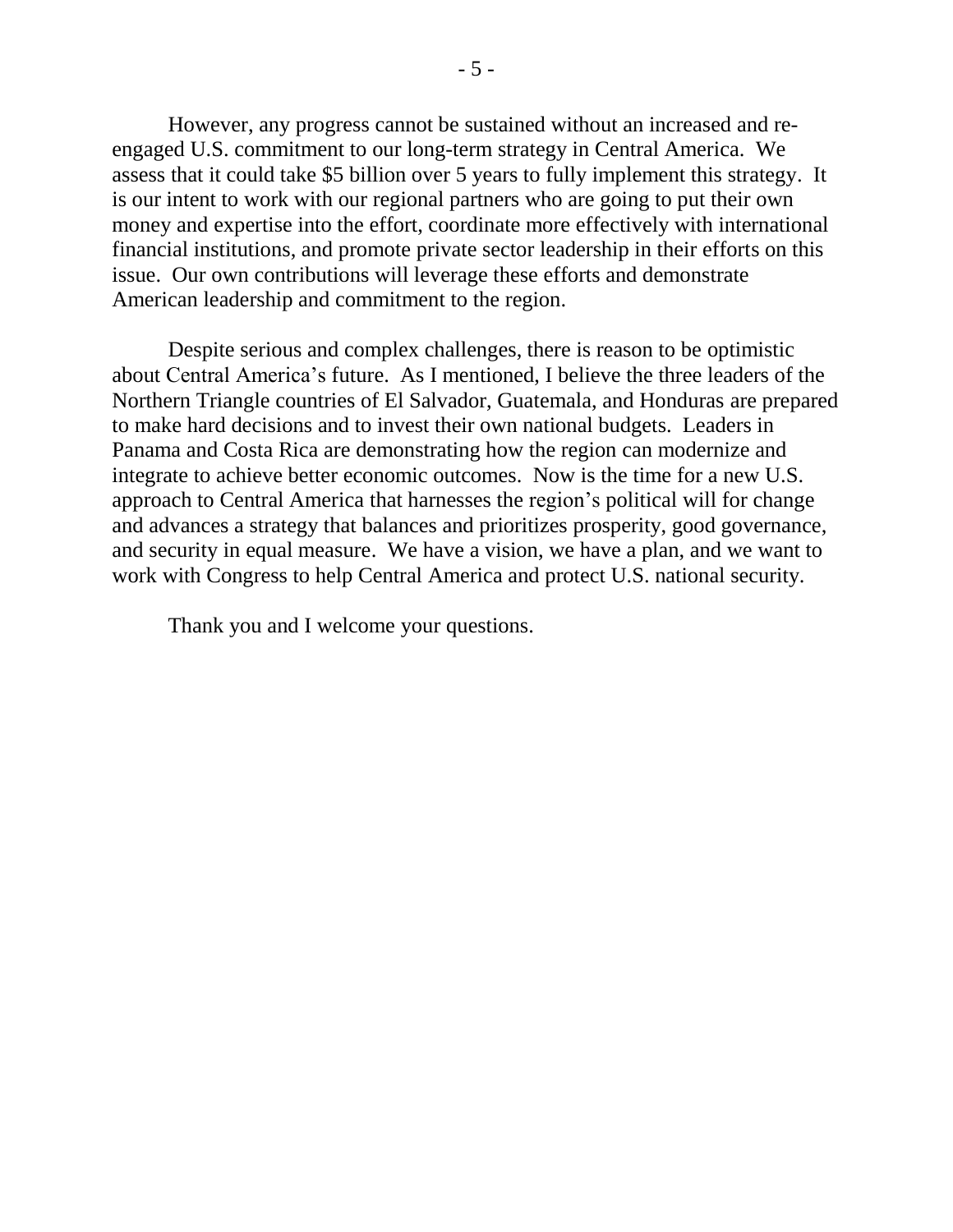#### <span id="page-7-0"></span>**Testimony of Elizabeth Hogan Senior Deputy Assistant Administrator for Latin America and the Caribbean U.S. Agency for International Development House Committee on Foreign Affairs November 18, 2014, 2PM " How USAID is Responding to the Challenge of Unaccompanied Minor Migration from Central America"**

Chairman Salmon, Ranking Member Sires, Members of the Subcommittee, thank you for the opportunity to share how the U.S. Agency for International Development (USAID) is responding to the challenge of unaccompanied minors migrating from El Salvador, Guatemala and Honduras to the U.S. border. Our response to this challenge is consistent with the U.S. policy to address underlying causes of this problem and our mission to partner to end extreme poverty and promote resilient, democratic societies while advancing our security and prosperity.

Through family connections, remittance flows, economic ties and gang activity, the countries of Central America are increasingly linked to communities in the United States, some of which are located just a few miles from this hearing room. For the past five years, USAID has worked alongside the State Department and other U.S. agencies to prioritize assistance in the areas of security, governance and economic development in Guatemala, Honduras and El Salvador. In recognition of the gravity of the development challenges in Central America and the impact those challenges could have on the United States, USAID has maintained funding levels to Central America even in a constrained budget environment. In fact, we have shifted approximately \$100 million over the last five years from USAID programs in South America to Central America.

Although we have shifted resources and maintained the budget, clearly more needs to be done. This is why the Administration requested additional resources in the FY 2014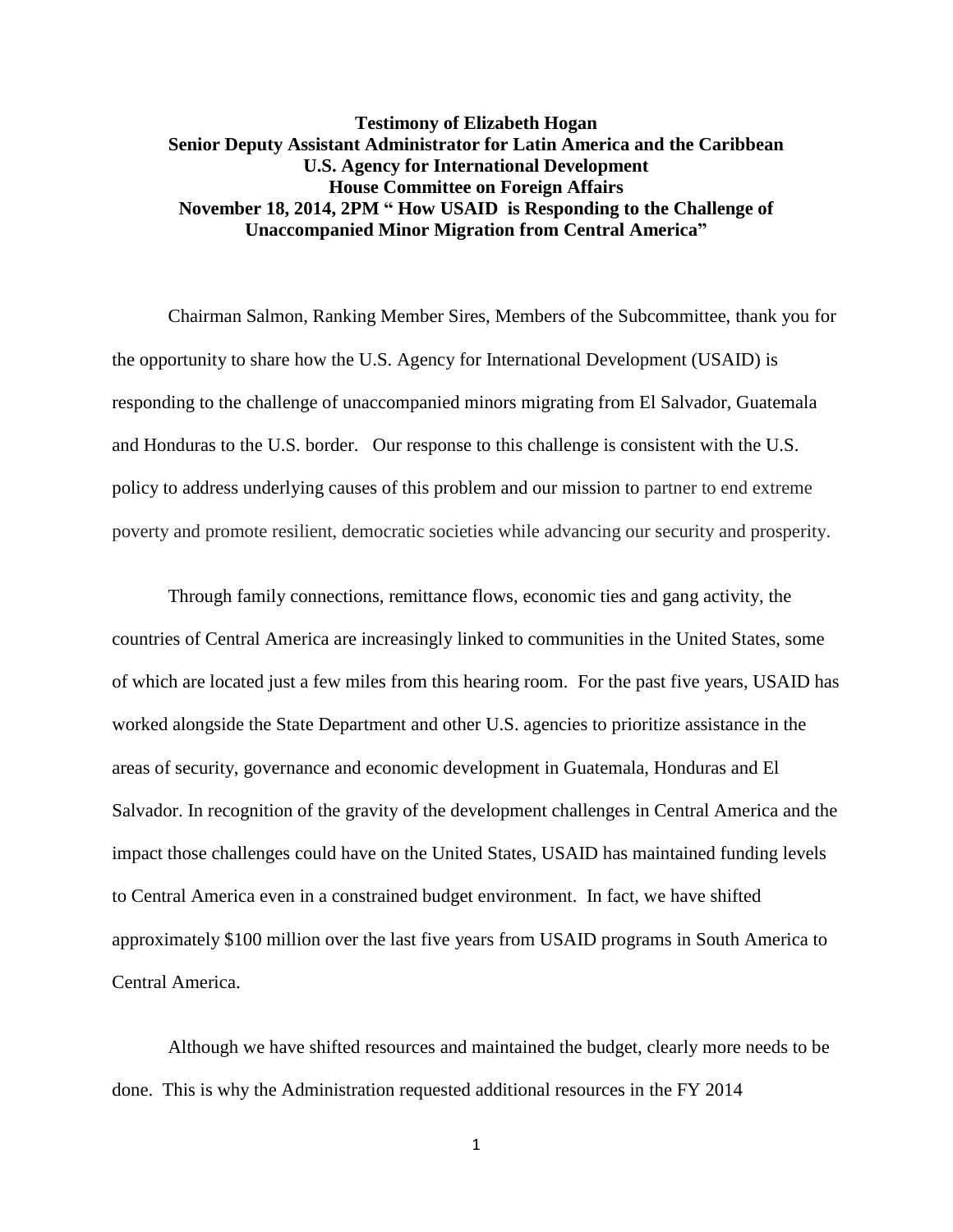supplemental budget request and why we look forward to working with Congress to ramp up our programming as additional resources become available. We believe these additional resources will result in security and development gains that exceed their costs – even in the short run, and most certainly in the medium to longer term. Our confidence in the effectiveness of our approach at the scale we have been able to enact is based on a recent independent impact evaluation in high crime communities in El Salvador, Guatemala, Honduras and Panama that provide statistically significant evidence that crime rates are lower and public perception of security higher in the areas in which we work as a direct result of our crime prevention efforts. Getting wider results on the ground that will impact the lives of millions of citizens, however, needs resources to scale up and nationalize these very positive efforts.

Mr. Chairman, we have learned that the reasons for migrations are varied and complex. For example, the child migrants from Guatemala are predominantly from indigenous communities and rural areas while those from Honduras are largely from urban areas. We know that the underlying factors of lack of economic opportunity, threats to personal security, and the wish to reunite with families coupled with misperceptions about U.S. immigration laws are driving migration, yet some of these factors weigh more heavily for some communities than others. Most of the young people arriving at the U.S.-Mexico border are between the ages of 14 and 17. Many of them are aware that the journey is dangerous. Nevertheless, they and their parents choose to take this risk, and many of them do so more than once.

The surge in unaccompanied minors migrating out of Central America makes the adoption, ownership and expansion of proven crime and violence prevention approaches by Central American governments more important than ever. Our greatest impact, over time, will be that programs which have demonstrated success become the policy of the host nation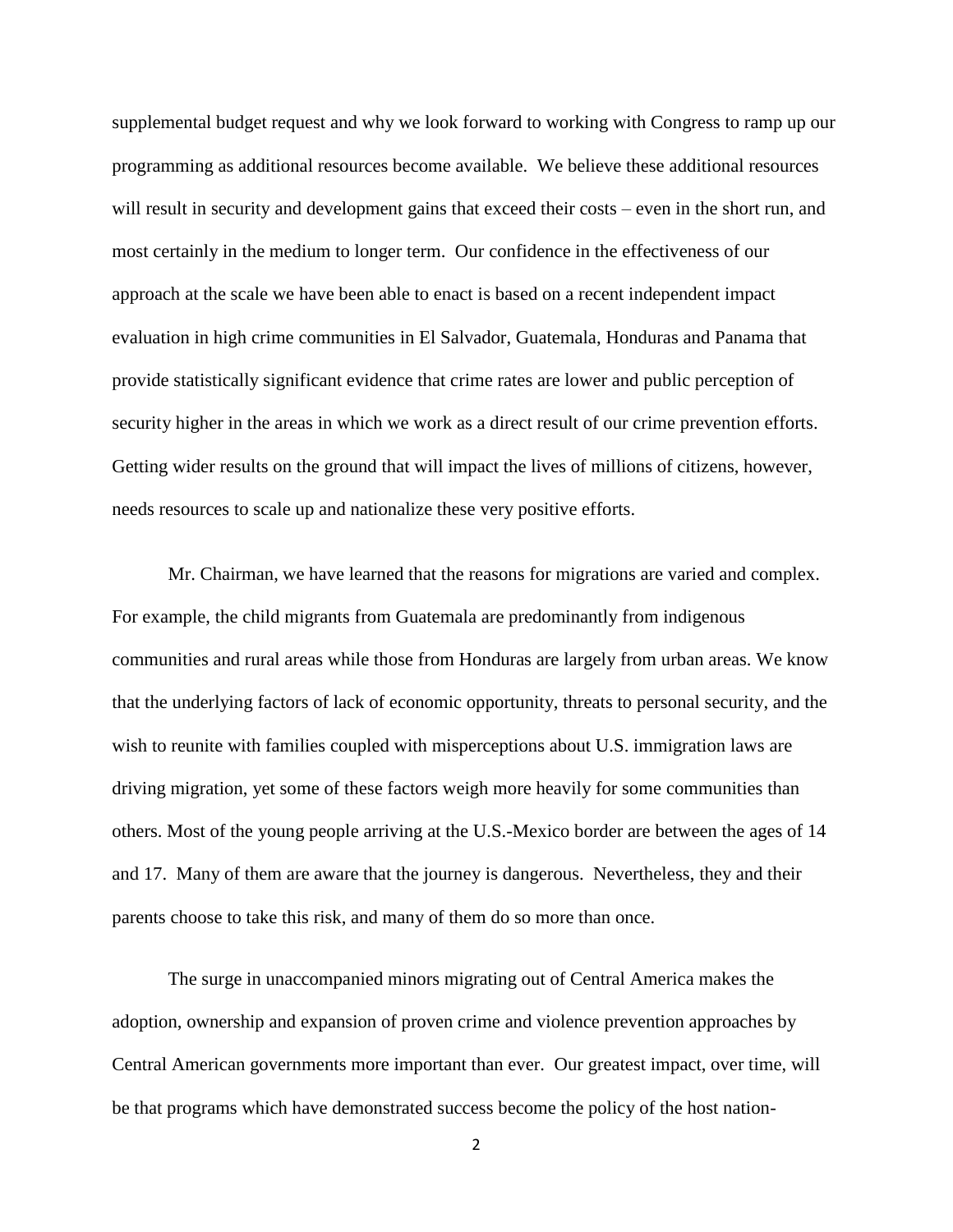supported by their taxpayers. We are heartened that these governments are increasingly dedicating additional financial and intellectual resources to address the root causes of violence and criminality in their countries. However, even greater investment by Central American governments is needed to deepen the impact of our joint efforts. Host nations are working hard to help their most vulnerable populations who live on the margins of the formal economy, but we can and should urge them to do more to enact needed reforms. As the Vice President told Central American leaders on November 14 at the Inter-American Development Bank conference on addressing the constraints to growth in El Salvador, Honduras and Guatemala, "Urgent challenges demand urgent action—backed by courage and political will. It's hard, but it can be done."

In terms of a direct response to this year's migration flow, USAID has moved quickly to strengthen the reception capacity of the three main countries of origin. Through a \$7.6M grant to the International Organization for Migration (IOM), we are working to ensure that countries can receive and process increased numbers of returnees of all ages. In addition, we are working to make sure that the governments in the region can provide any immediate care and onward assistance for returning families and children so that they are received home in a safe, dignified, and orderly manner.

Pending final Congressional approval, USAID expects to implement up to \$160 million in FY 2014 funds to tackle the root causes of the crime, violence and economic insecurity driving the child migration phenomenon. Through the Central America Regional Security Initiative (CARSI), we are supporting crime and violence prevention programs that expand opportunities for youth living in insecure neighborhoods and strengthen the institutions charged with administering justice and keeping people safe.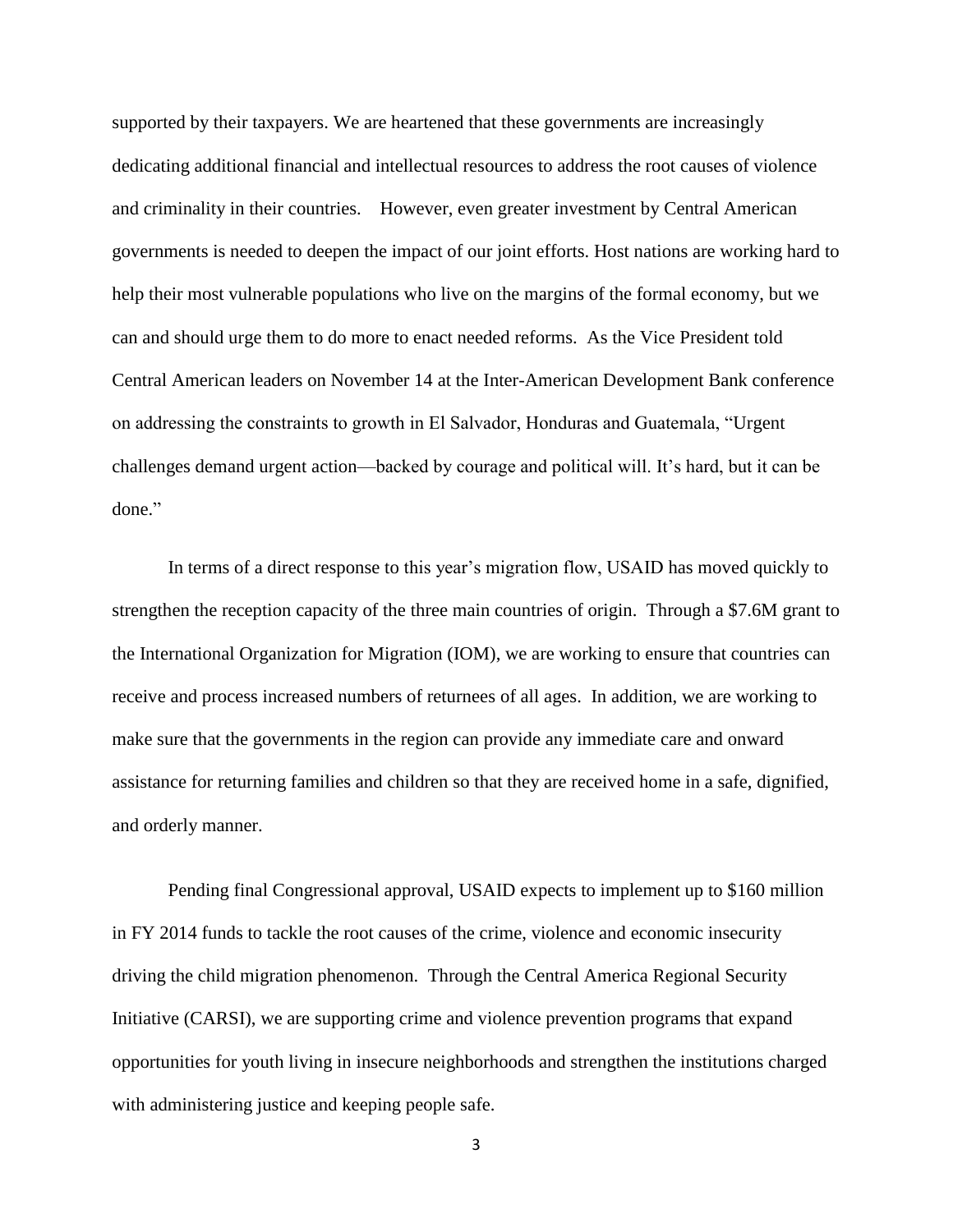USAID's prevention strategy revolves around smart targeting – geographic,

demographic, and according to a specific set of risk factors for violence. In simple terms, our work seeks to concentrate prevention efforts on high-risk youth in high-risk communities. For example, by partnering with the Los Angeles Mayor's Office and the University of Southern California, we are using tried and tested methodology to identify a set of specific risk factors most associated with youths joining gangs.

We have evidence that these kinds of programs are working, and evidence is crucial so we can build on what really works. The final results from a four-year, third-party impact evaluation carried out by Vanderbilt University in high crime communities in El Salvador, Guatemala, Honduras and Panama show that – as a direct result of USAID's programs – reported crime is lower and public perception of security higher. Our community-based crime prevention approach is a package of activities that include programs for at-risk youth, such as outreach centers that provide safe spaces and workforce preparedness training; security-related planning by municipal crime prevention committees; activities that address environmental issues like street lighting and graffiti; and community policing.

The Vanderbilt evaluation found that, compared to what would have occurred without USAID intervention, 57% fewer residents in targeted communities in Honduras reported being aware of extortion in their neighborhoods; in Guatemala, 60% fewer residents reported being aware of homicides in their neighborhoods; and in El Salvador, 36% fewer residents reported being aware of illegal drug sales in their neighborhoods. People believe and see their communities are getting better.

Agustin, a former gang member from Guatemala, participated in a USAID funded prevention program several years ago. He turned his life around, became a family man,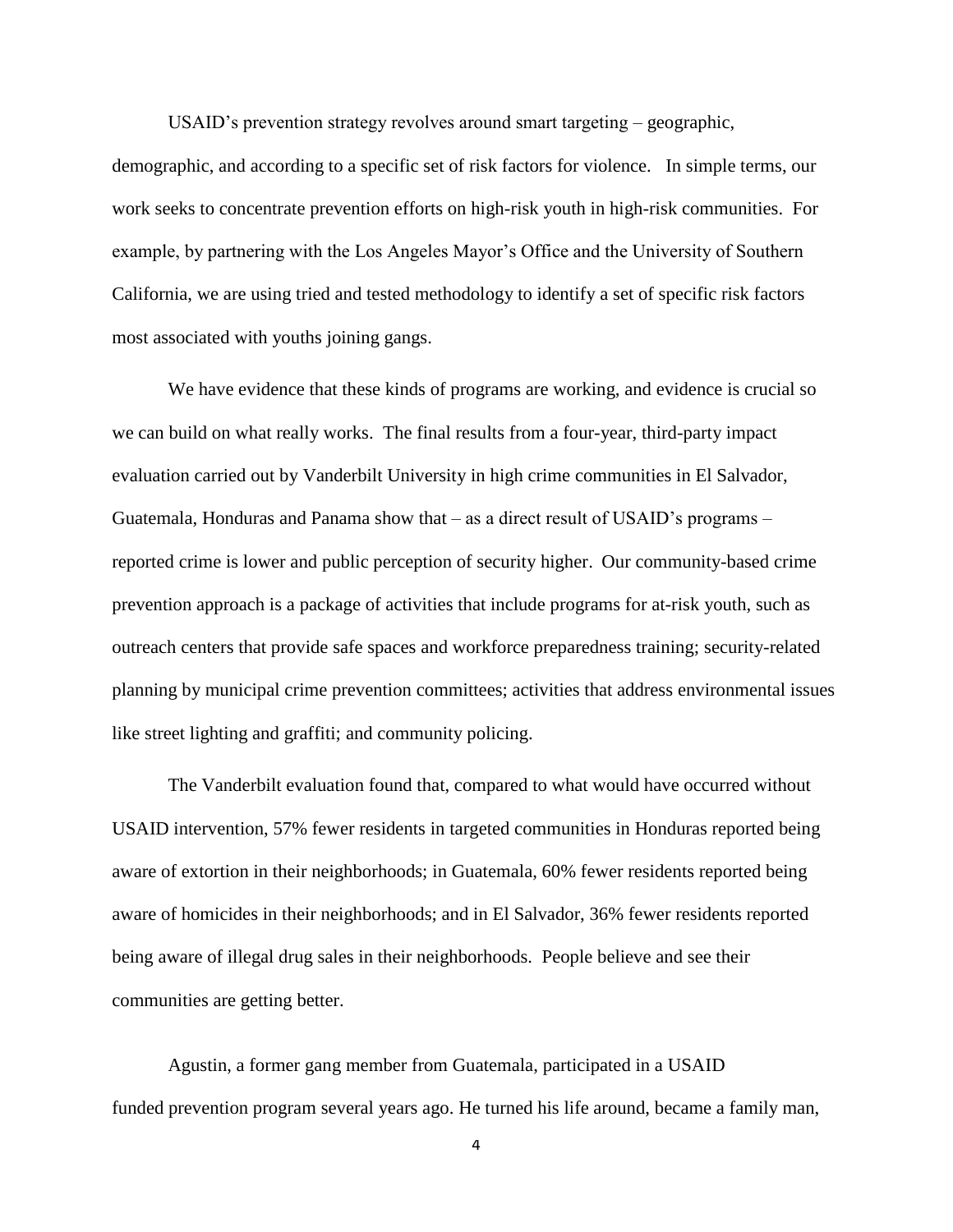and now gives "prevention talks" to schools in his community. As an activist with the Youth Movement Against Violence, Agustin has starred in his own Tedx Talk series offering solutions for at risk youth.

USAID is already starting to expand the most successful prevention approaches beyond the initial test communities, working with municipal and national Central American leaders. For instance, over the past six years, we have increased our network of youth outreach centers - which offer youth services and refuge from gang violence -- from 25 in Guatemala to 139 across Central America, and worked with mayors to root these programs in the community. And we are preparing to open an additional 77 centers in high-crime neighborhoods in El Salvador. In Honduras alone, tens of thousands of youth have received assistance through more than 40 such centers based in that country's most violent cities. President Hernandez of Honduras has seen this in action and has publicly committed to allocating 30 percent of the funds collected through the country's Security Tax to support prevention programs.

In Guatemala, the government has expanded USAID's successful 24-hour court model to additional communities, demonstrating its commitment to an independent and accessible judicial system, and the Government of El Salvador launched its ambitious new National Strategy for Violence Prevention in February to empower municipalities to lead on prevention efforts.

Going forward, USAID will continue to better target our assistance to those communities where crime, violence and child migration rates remain high, working alongside the State Department, Departments of Justice and Homeland Security, and other international donors. Through the *Safer City* model, which we are currently developing, we will align our resources and efforts with those of host governments, donors, private sector, and multi-laterals to ensure economies of scale. The most effective way to reduce homicide and violence is through such an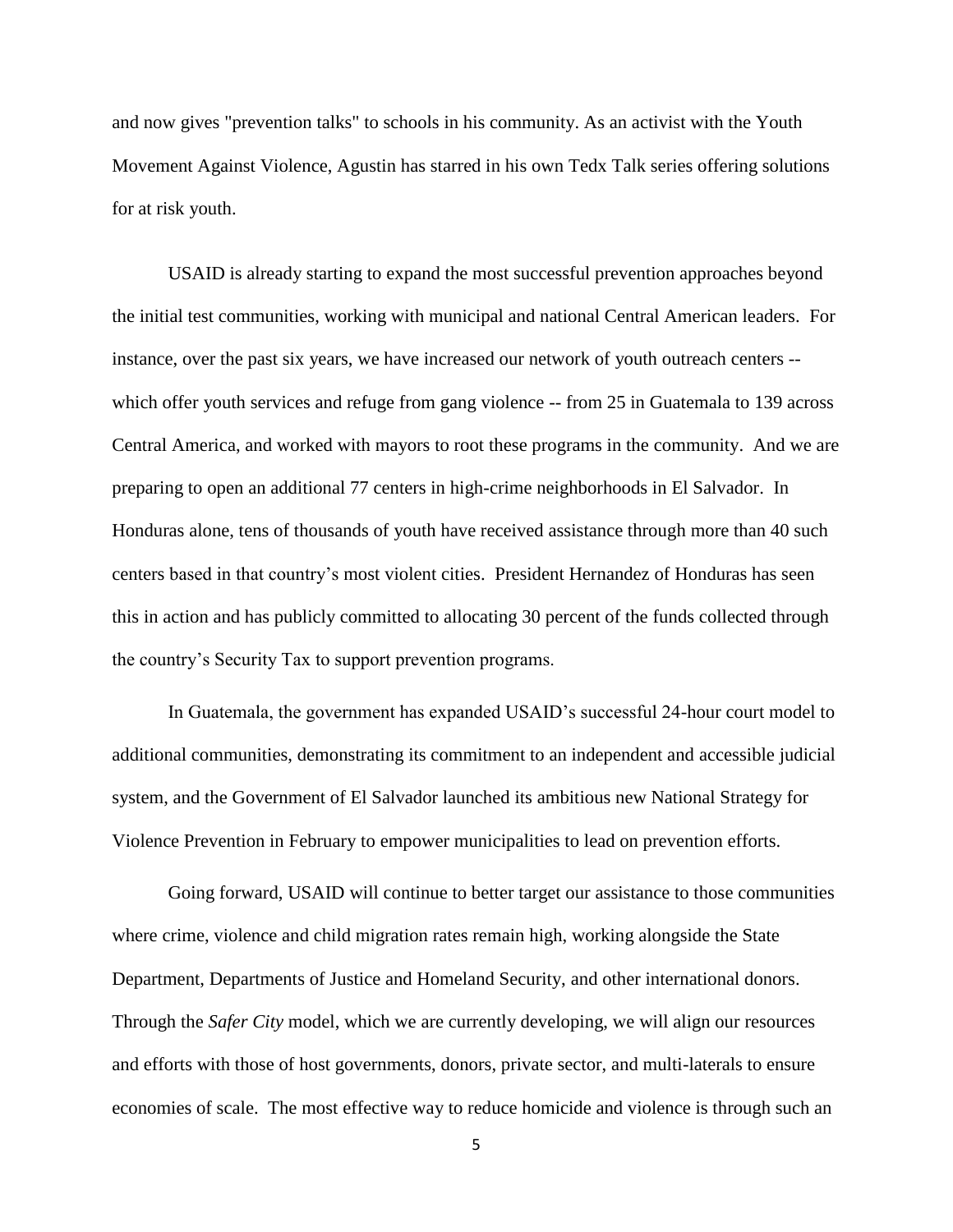integrated approach, which must ultimately be scaled up by the governments in the region.

While insecurity related to crime and violence is cited as a primary driver for the migration of minors from the region, the lack of jobs and economic opportunities at home for youth and their families is also a crucial factor. USAID's development programs -- to create jobs, spur agricultural development, strengthen food security and improve literacy and youth workforce development -- seek to improve the educational opportunities and livelihoods for the poor in more rural areas. These programs remain particularly relevant because they complement and amplify our youth and urban-oriented CARSI programming and will be coordinated with our outreach efforts with the private sector. As Secretary of Commerce Pritzker told the presidents of El Salvador, Honduras and Guatemala on November 14, "to further advance your countries' success, we want to see your best and brightest young people stay home, start businesses, and help grow your economies."

In Guatemala, for instance, USAID is investing nearly \$25 million over five years in a new program to improve educational access and quality for under-served populations, including rural indigenous girls and boys in 900 rural schools, and educational and vocational training opportunities for 2,000 out-of-school youth in the country's Western Highland region.

In El Salvador, where small and medium-enterprises (SMEs) account for half of all economic activity in a nation of 6 million people, a USAID partnership with Banco Davivienda unlocked \$25 million for SMEs to help spur job creation.

As part of our Feed the Future investments in Honduras, USAID contributed \$24.5 million to the new Dry Corridor Initiative to promote sustainable agricultural development in the country's drought-plagued southwest border region and improve the livelihoods of some 50,000 families.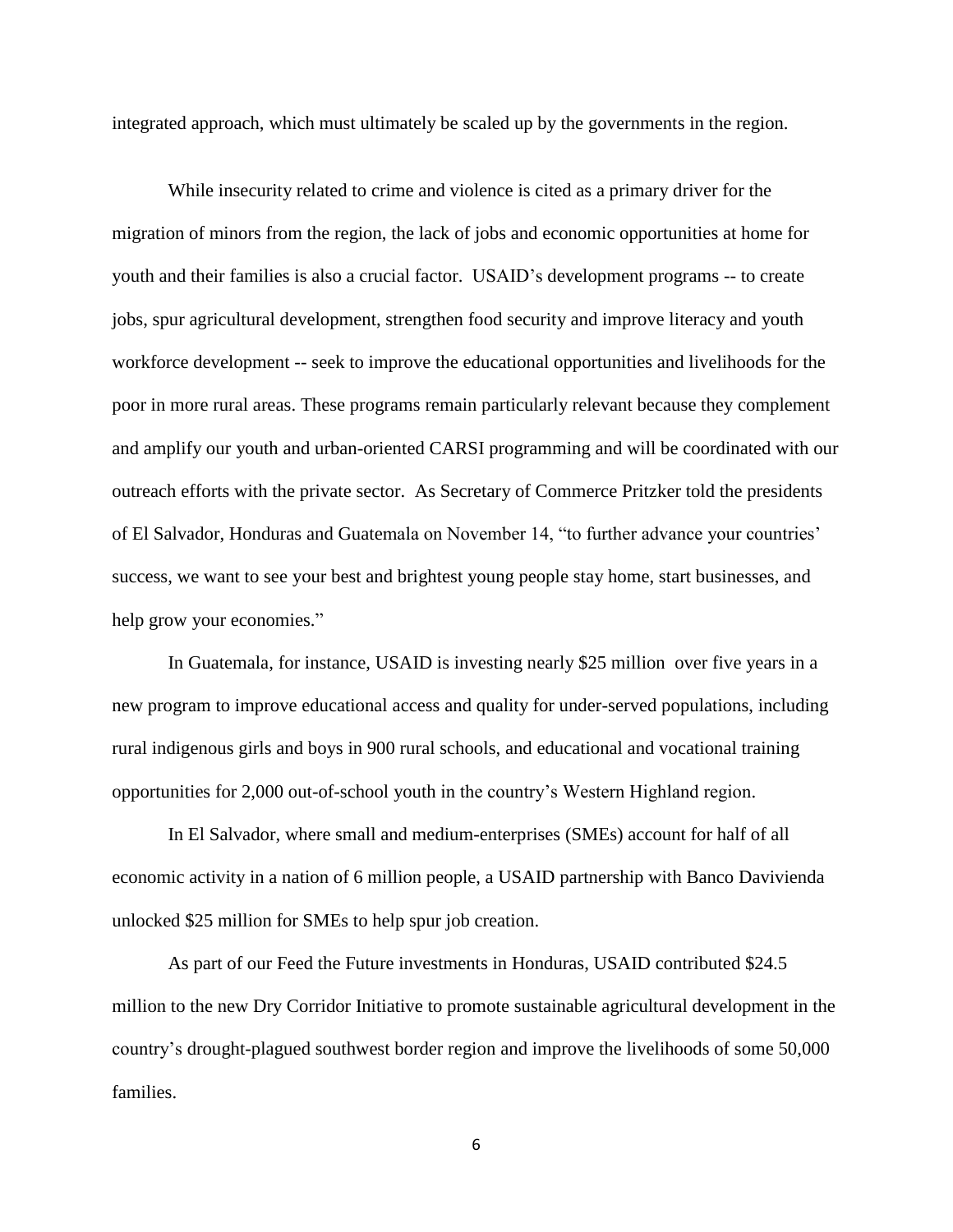And we are supporting a robust program across the region to limit the devastation of the Coffee Rust epidemic on Central America's lucrative coffee sector. Our investments are helping small-scale coffee growers and workers all along the coffee value chain replant, refinance and improve management of coffee farms.

These kinds of economic development programs align with our crime prevention programs to build a foundation for prosperous economies that offer economic and other opportunities for youth and their families, and in so doing relieve the pressure to migrate north. The integrated nature of our assistance in Central America is precisely why we are not looking to cut programs in rural agriculture or climate change or health and redirect those resources exclusively to crime prevention programs. We caution against narrowing our portfolio in those countries any further.

The U.S. government continues to successfully utilize partnerships with the private sector to supplement and sustain our investments in Central America and encourage corporate social responsibility. Over the past few years, USAID has leveraged approximately \$40 million in private sector resources to support at-risk youth. For example, through a USAID and Microsoft collaboration in El Salvador, approximately 25,000 youth in 13 high-crime municipalities will have access to competitive computer and technology training and a path to certification. These partnerships are part of an effort to help build a Central American economy that provides viable opportunities for current and future generations to thrive.

Such partnerships are also integral to the effectiveness of our economic development programs. In Honduras alone, USAID has developed 41 partnerships with companies, including Syngenta and Walmart, to strengthen key agricultural value chains and increase incomes of farmers and agricultural workers (more than 24,000 to date). We're also partnering with coffee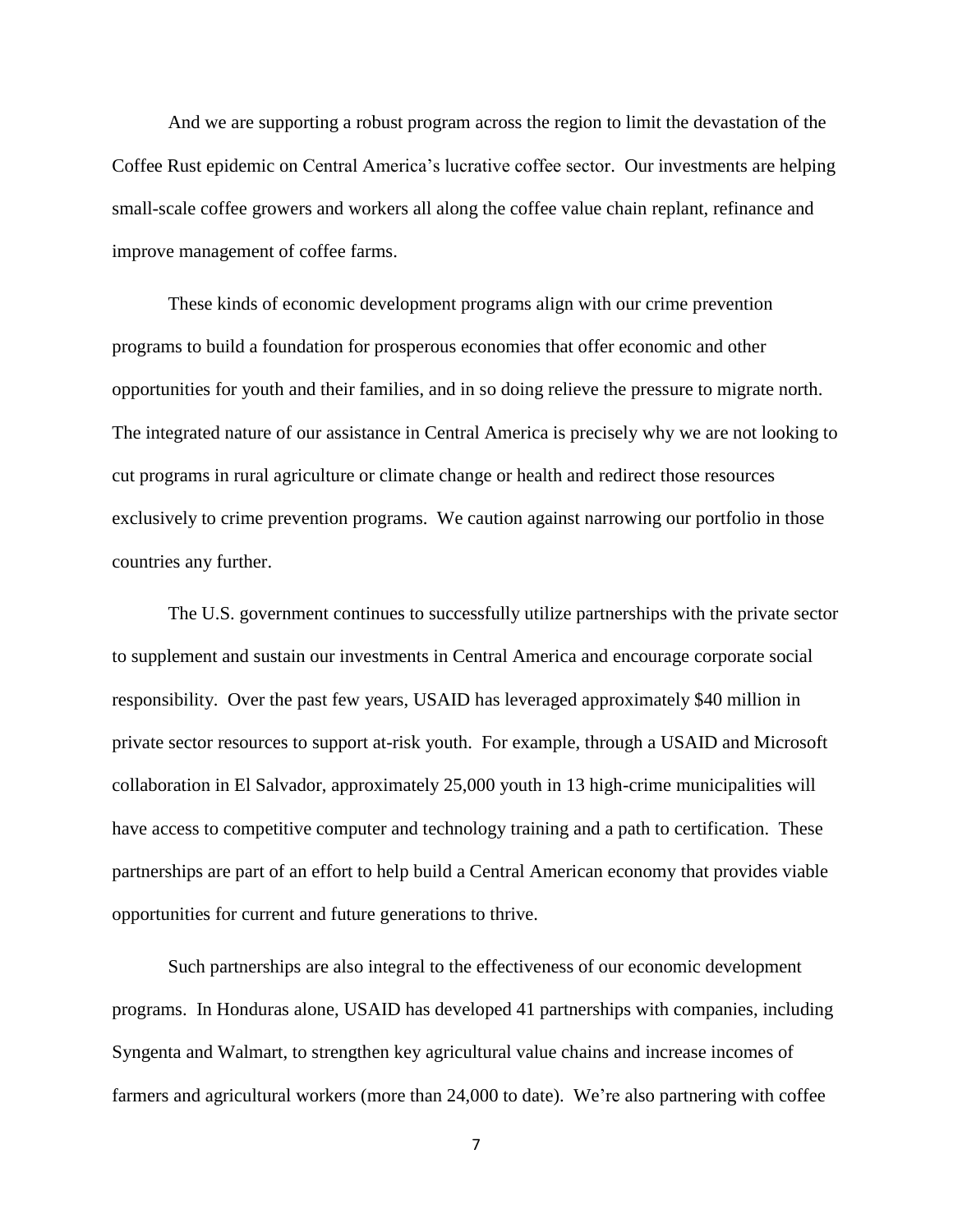industry leaders, Keurig Green Mountain, Starbucks and Smuckers, to help coffee farming areas recover from the coffee rust outbreak.

The U.S. strategy in Central America recognizes the inextricable requirements of progress in areas of prosperity, security and governance. We remain convinced that only by working to keep children safe and in school, train out-of-school youth for higher education or work and help business create jobs, while encouraging more government transparency, effectiveness and a stronger rule of law, will Central America become the peaceful and prosperous region we all desire.

Thank you and I look forward to answering any questions you may have.

###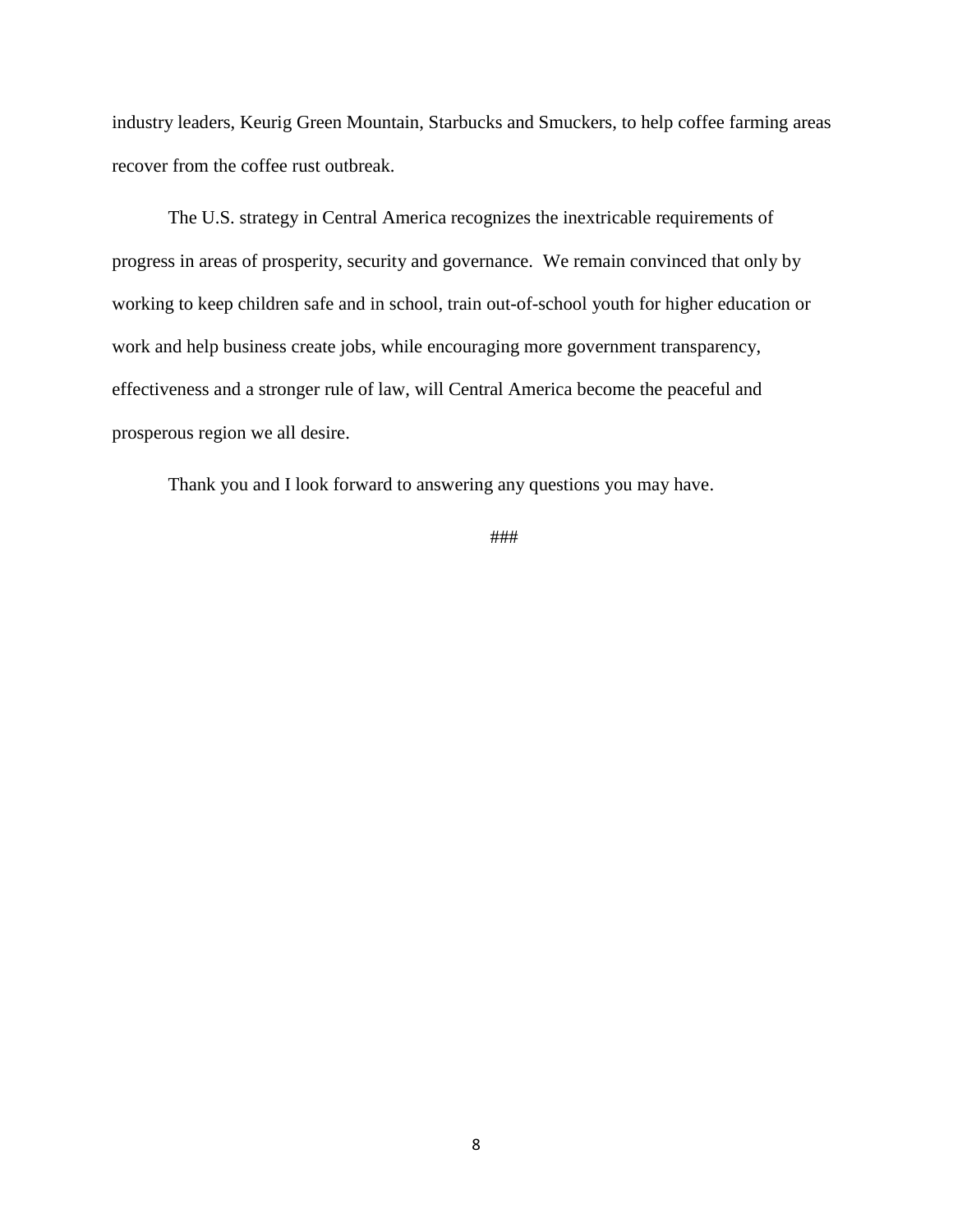## <span id="page-15-0"></span>**Testimony of Robert N. Kaplan President and CEO, Inter-American Foundation Before the Subcommittee on the Western Hemisphere, House Committee on Foreign Affairs For the hearing, "Unaccompanied Alien Children: Pressing the Administration for a Strategy" November 18, 2014**

Chairman Salmon, Ranking Member Sires and members of the Subcommittee:

Thank you for the opportunity to appear today to testify on behalf of the Inter-American Foundation (IAF), a small independent foreign assistance agency of the U.S. government that works directly with the organized poor in Latin America and the Caribbean. The board and staff of the IAF appreciate this Subcommittee's long-standing support for our mission of promoting and investing in citizen-led grassroots development to help communities thrive.

As the members of this Subcommittee deliberate on weighty matters of national and regional scope in our hemisphere, we appreciate your interest in a community-level perspective. We all know from our own country's experience that thriving communities strengthen democracy, expand economic opportunities and enhance social resilience. Our strongest communities are those where ordinary citizens work together as neighbors to achieve common objectives. That is the essence of the IAF's work in Latin America and the Caribbean. I am pleased to discuss with you today our activities in Central America, and how we can complement the efforts of other government agencies, as well as private organizations and firms, to help our Central American neighbors provide better opportunities for their citizens to lead healthy, safe and productive lives.

You well know the long list of "push" factors in Central America that contribute to individuals' decisions to leave their community. Regardless of whether they move to another part of their country, to somewhere else in Central America or Mexico, or attempt to cross into the United States, the exodus is a symptom that something is wrong back home.

In poor communities where the IAF works, we see the human costs of too few good jobs, barriers to starting and sustaining small enterprises, and a lack of viable options for young people to continue their education locally. Access to clean water, basic utilities, good roads and affordable sources of energy are often scarce. In the "northern triangle" of El Salvador, Guatemala and Honduras, one-quarter of the population subsists on less than \$2.00 per day. How can parents send their children to high school in a neighboring town when gangs routinely board buses to shake down students, or worse? The cost of extortion keeps entrepreneurs from opening shops. Neighborhoods divided by gangs or at-risk from organized crime shutter at 7:00 p.m. When natural disasters strike, the poor are particularly vulnerable. This year's severe drought in Central America added to the misery in rural communities already suffering from the devastating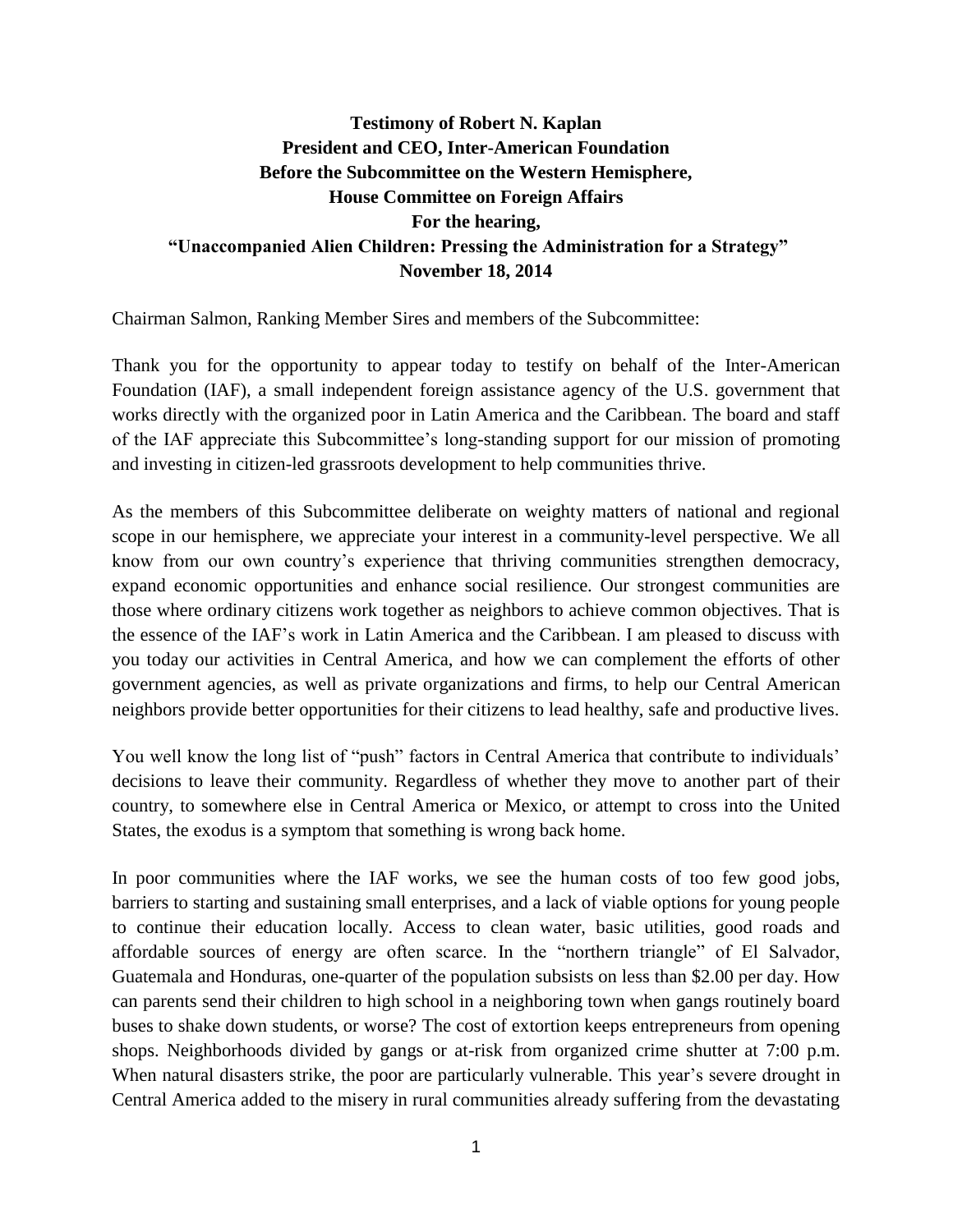effects of a widespread outbreak of coffee rust. Small farmers have reported losing half their crop.

Facing these threats, families do not know where to turn. Government institutions are too often absent, unable to respond adequately or simply not trusted. When citizens feel unprotected by the state, it is little wonder that they lose faith that democracy can work for them. Community "safety nets" have broken down as well; local civil society organizations are under-resourced and themselves subject to many of the same pressures, vulnerabilities and fears. The private sector can do more to provide a spark for economic development that is inclusive and benefits local people most likely to migrate. But too often, reports of corruption and firms' indifference to the local population fuel cynicism and contribute to a climate of despair.

It is in this context that the IAF has invested carefully over many years to help local Central American citizens' organizations gain some control over their lives by carrying out initiatives that they themselves conceive. Our partners set priorities and demonstrate their commitment by contributing their own funds to the effort; on average, they provide about \$1.30 for every \$1.00 invested by the IAF, making the U.S. a minority partner in the development projects we support. Our portfolio is diverse because it reflects local priorities, ranging from microbusiness development to agricultural diversification to domestic violence prevention to watershed management. At the same time, our selection process ensures that we apply our resources prudently to achieve U.S. interests as well. As others invest in improving state institutions, the IAF invests directly at the grassroots to strengthen the capacity of citizens to be protagonists in their communities' development and to engage their governments effectively.

Today, our active portfolio in Central America includes 81 projects, representing \$37 million of combined investment by the IAF and our grantee partners. Looking only at the three northern triangle countries, we are supporting local initiatives in over 880 communities. Similarly, in Mexico, we are supporting work in over 400 communities, mostly in the southern states. These urban and rural communities are the homes of families struggling to sustain and protect themselves.

What are some of the results of the IAF's investments? Our grantee partners report their results every six months, and we independently verify the information. In the last few years, they created over 14,300 new jobs for low-income people in Central America. In the northern triangle, 80 percent of our grantee partners who tracked income generation reported an increase, on average more than doubling household income in a year.

Participation has changed the appeal of migration. In a survey of participants in one project that helped create 15 community-based businesses in El Salvador, less than 22 percent of those aged 25 years or younger said they would consider migrating, compared to 83 percent when the project started. Most insist they want to contribute to the economic stability of their communities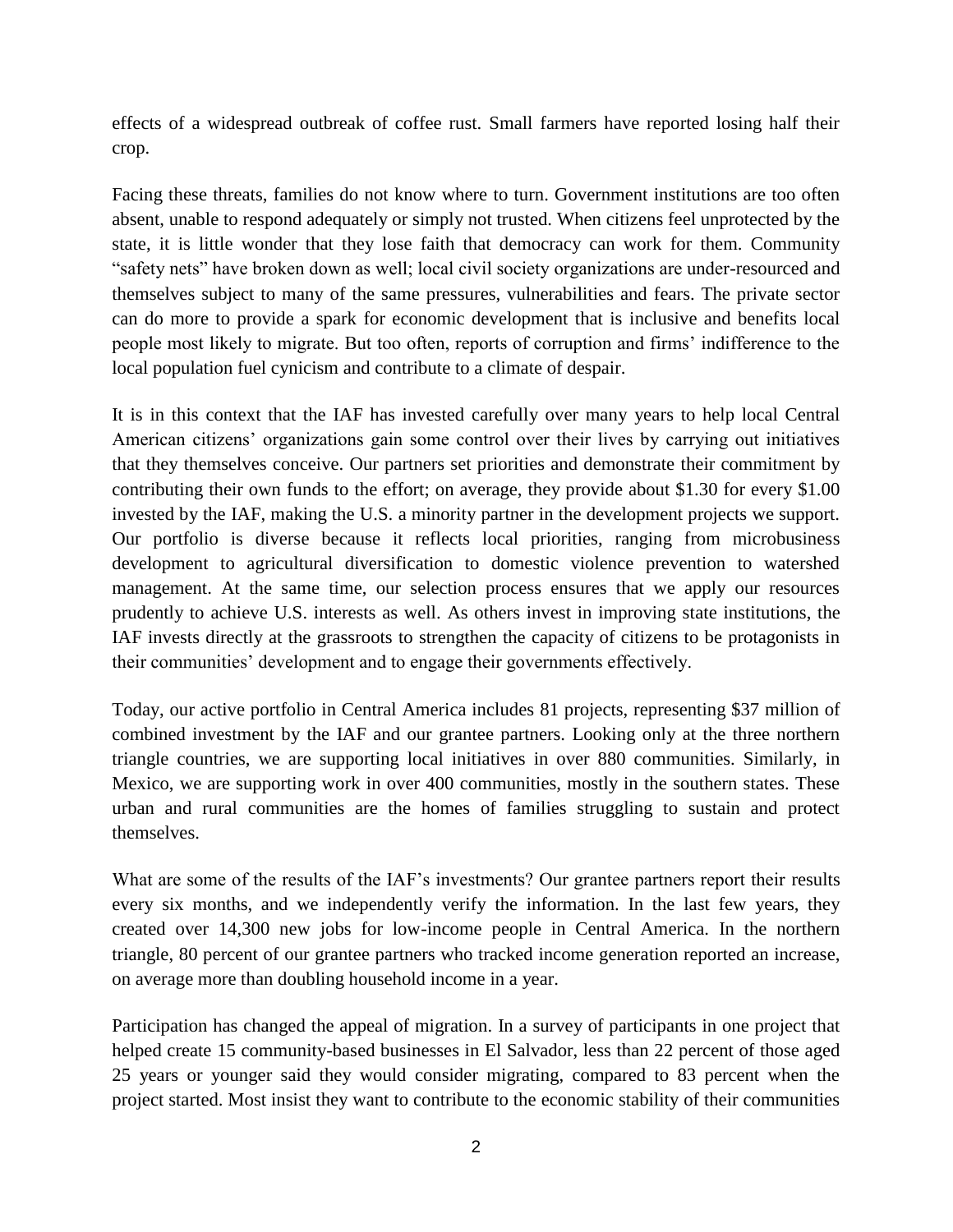and create employment opportunities for their neighbors. Similarly, a recent IAF grantee partner in rural Guatemala used a combination of education programs on the risks of migration, credit and training for small farming businesses to reduce emigration among youth. Nearly 60 percent of families in this municipality had at least one member living in the United States, yet 79 percent of the 730 young participants had decided not to migrate by the end of the grant period.

Importantly, with half of Central America's population under 25 years old and a disproportionate number of them poor, many of the initiatives we support engage young people, and these are the focus of my remarks today. About 45 percent of the IAF's investment in El Salvador, Guatemala and Honduras benefit young people directly; even more benefit indirectly as the children of mothers and fathers involved in IAF-funded programs.

What do we see that works to keep Central American youths in their home communities? Let me share a few insights from our experience.

Creating jobs by itself may not necessarily be enough to stem emigration. Similarly, providing activities to "occupy the time" of so-called "ni-ni's" -- a term referring to the one-quarter of youths aged 15-24 in Central America who neither study nor work -- is not sufficient if youths remain passive recipients of programs designed or carried out by others. A first lesson from our experience is that when disadvantaged youths come together on their own initiative to build skills and safe spaces, start their own small businesses, and exercise leadership and teamwork for the benefit of their community, they are less likely to leave. Why? Because they become *invested* in the *present* and *future* of their home communities. Through their own effort, young people with financial hardship acquire the tools, knowledge, confidence and social support networks that make it possible -- and preferable -- to sustain themselves in their home communities and respond constructively to crises. Ideally, their enthusiasm becomes contagious among their peers as well. As one Honduran teenager participating in an IAF-funded project in Tegucigalpa recently told us, *"Before participating in the program, I wanted only to follow the American Dream; now I believe that I can create my American <i>Dream here*." And as a Salvadoran youth participant explained, *"Before, I thought of moving to a different country, but now I think about making changes in my country."*

Second, community-based initiatives should target those at greatest risk of migrating. This is a dynamic group of young people, who, though poor or disadvantaged, have impressive drive and ambition for their future and feel locked out of opportunities at home. Our grantee partners seek to unlock access to economic, educational and other social advancement in hundreds of communities where these young people live.

Third, it is important to let youths lead. Listen and respond to the ideas marginalized young people themselves present. Rather than treating them as passive participants or trainees, we need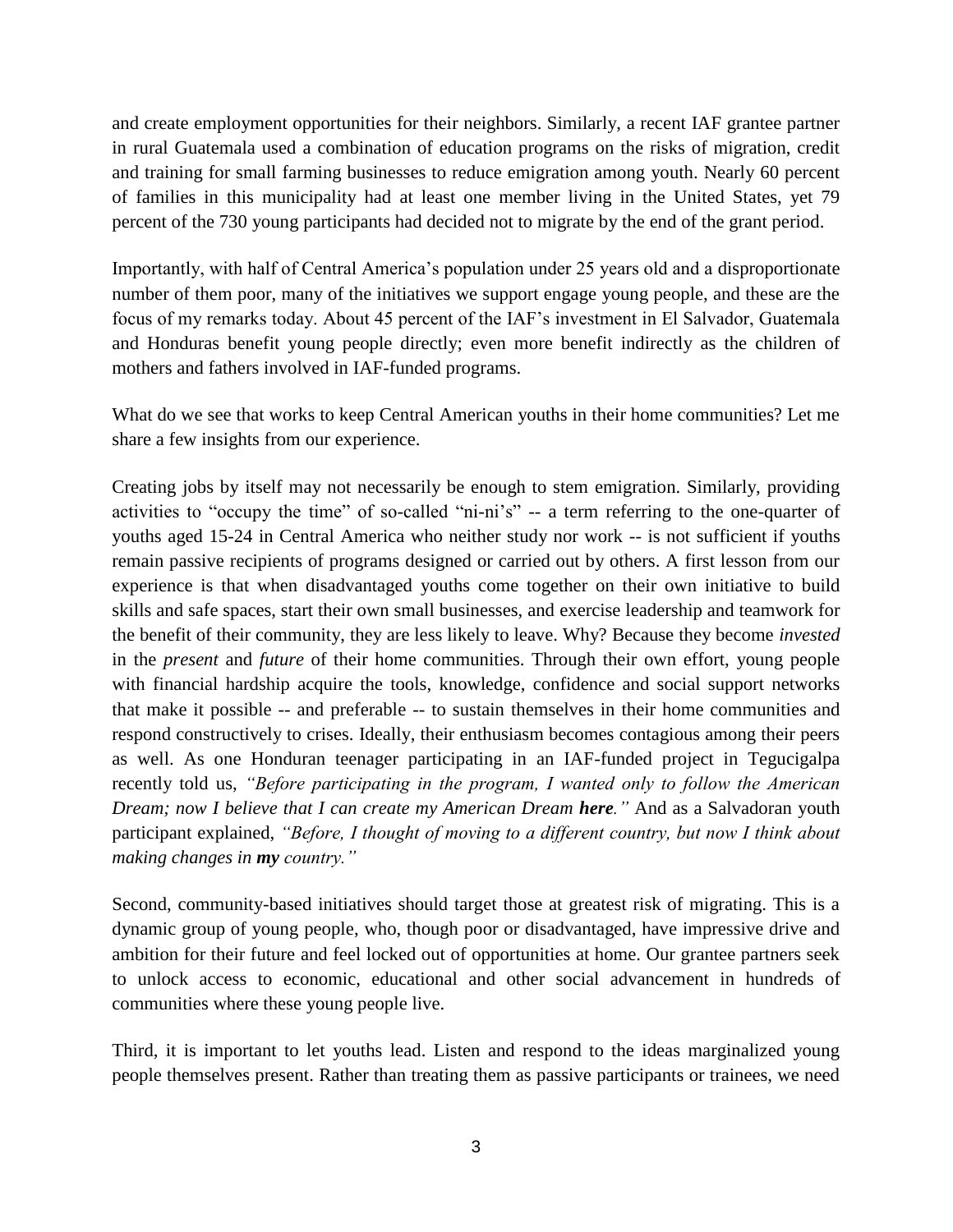to give young people opportunities to take on leadership roles in the design, implementation and long-term sustainability of community-based initiatives.

Fourth, invest in both urban and rural youth, and meet them where they are -- in their home communities -- because it can be too dangerous for young people to travel outside of their neighborhoods. Central American youth migrants come from both urban and rural settings. In many cases, those from the countryside first migrate to city slums before eventually leaving the country. We have aligned our investments in the region to address this important dynamic.

Fifth, markets matter, and investing in the creation and improvement of local economic opportunities is fundamental. Young people need the skills to increase their competitiveness in the job market or to open and sustain small businesses. If they decide to go into business, they need access to affordable financing. With a poorly functioning economy that is unable to generate dignified work in so many communities, it is no surprise that the IAF receives so many requests to support microenterprise development, microcredit or community savings and loan associations.

Let me give you an example to illustrate this point. In the slums of Tegucigalpa and surrounding rural areas, IAF grantee partner Centro de Educación Vocacional Grupo Juvenil Dion (GJD) is working to improve the employment prospects of high-risk youths through vocational training, internships with local businesses and access to microcredit. A majority of the youth and their families live in areas of the city saturated with gang activity, poverty, and crime. The center combines training in hard skills with programs that develop communication and soft skills. So far, 800 young Hondurans have graduated with certification in technical trades and 105 have gotten access to microcredit to launch enterprises, including beauty salons, bakeries and carpentry businesses. At this point, 91 percent of borrowers are current with their loan payments. Importantly, "mobile workshops" take the training program to youths in communities outside metropolitan Tegucigalpa. Its marketing center provides a venue and support for six brands for the entrepreneurs' products and services.

Sixth, building the ability of citizens to engage their government regarding urgent local needs is a critical step to increase their commitment to their home communities. Civic engagement is a challenge for marginalized communities with large out-migration. Many do not know how to raise concerns with their government and hold local officials to account for responding to citizens' needs. Feeling hopeless about the ability to change their circumstances at home, they vote with their feet. Let me give you another example. An IAF grantee partner, Asociación Para el Desarrollo Sostenible de la Juventud (ADESJU), is changing this attitude among the 750 participants in its network of 25 youth groups. ADESJU is based in Chiantla, a municipality in Guatemala's Western Highlands, where 78 percent of the population lives in poverty or extreme poverty and three-quarters of the population is under age 30. Participants in the association's leadership and teamwork development programs took it upon themselves to develop a detailed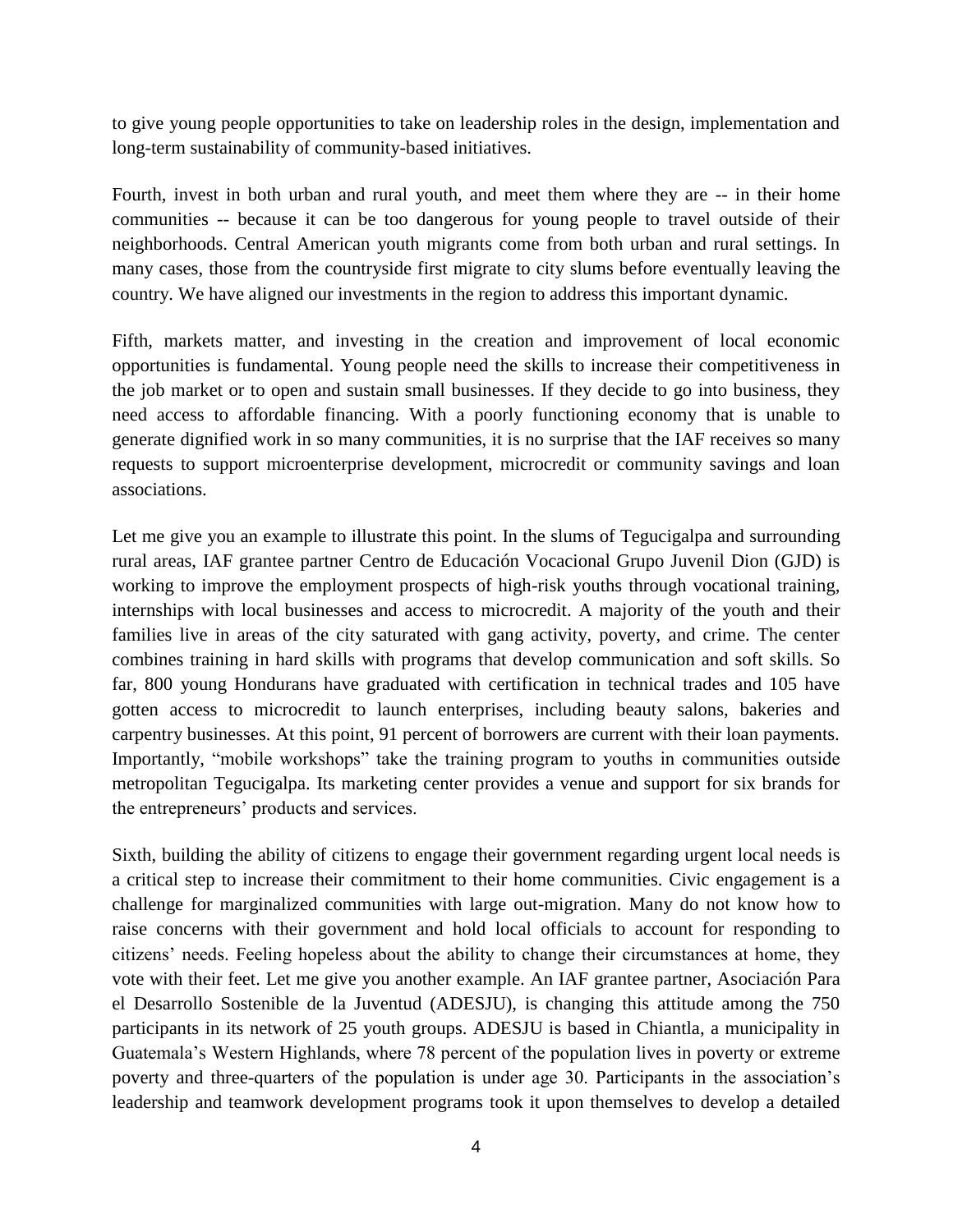proposal to the municipal government with recommendations for programs or services that would address the urgent needs of local youth.

What is the IAF's role in these efforts? Our work involves much more than sending dollars to the region, and the direct results of the projects we fund tell only part of the story. Our whole approach to selecting, accompanying and evaluating our grassroots partners is designed to strengthen their capabilities so that they can take on even bigger challenges. As we invest directly with incipient grassroots organizations, we help strengthen local talent and capacity to participate effectively in civic life. We also help them tap into existing civil society networks, including the family of IAF grassroots groups across the region, and connect organizations with common or complementary interests so that they can form new partnerships of their own. We want them to learn from each other and become leaders in their own communities. In the process, they create social and economic anchors at home and demonstrate their preference to stay. I am convinced that this is indeed what people want because I have heard it repeatedly in hundreds of conversations with parents and grandparents who look on with dismay as their children leave.

This may sound like painstaking and meticulous work. It is. But that does not mean that it cannot be undertaken on a larger scale. The IAF has many years of experience nurturing local capabilities, and we can tap into extensive networks of grassroots organizations throughout the region to draw new resources and energy into the effort from a variety of sources.

#### So where do we go from here?

There are many opportunities to do so much at the grassroots to address the causes of youth migration *before* they leave or once they are returned. The IAF sees considerable talent and capacity in Central American civil society to *manage* more resources to help youth and their communities open economic opportunities and work with their governments and business sector to respond to challenges of crime and violence. The impact of a single thriving community, an organized group of rural poor or an inspired young person in an urban slum may appear small, but they become the safe havens and incubators of change that inspire others. There remain untapped thousands of communities, tens of thousands of organized groups and hundreds of thousands of young people ready to step forward with solutions and what little resources they have. If reached, if empowered and if connected to each other, they are capable of generating the sea change so desperately needed in the region.

We believe it is important to put community members  $-$  including young leaders  $-$  in the driver's seat to best address local problems. Youth need to be engaged in more than job-training or extra-curricular activities. They need a chance to become citizens. Fundamentally, they are the ones who will need to change their communities and countries.